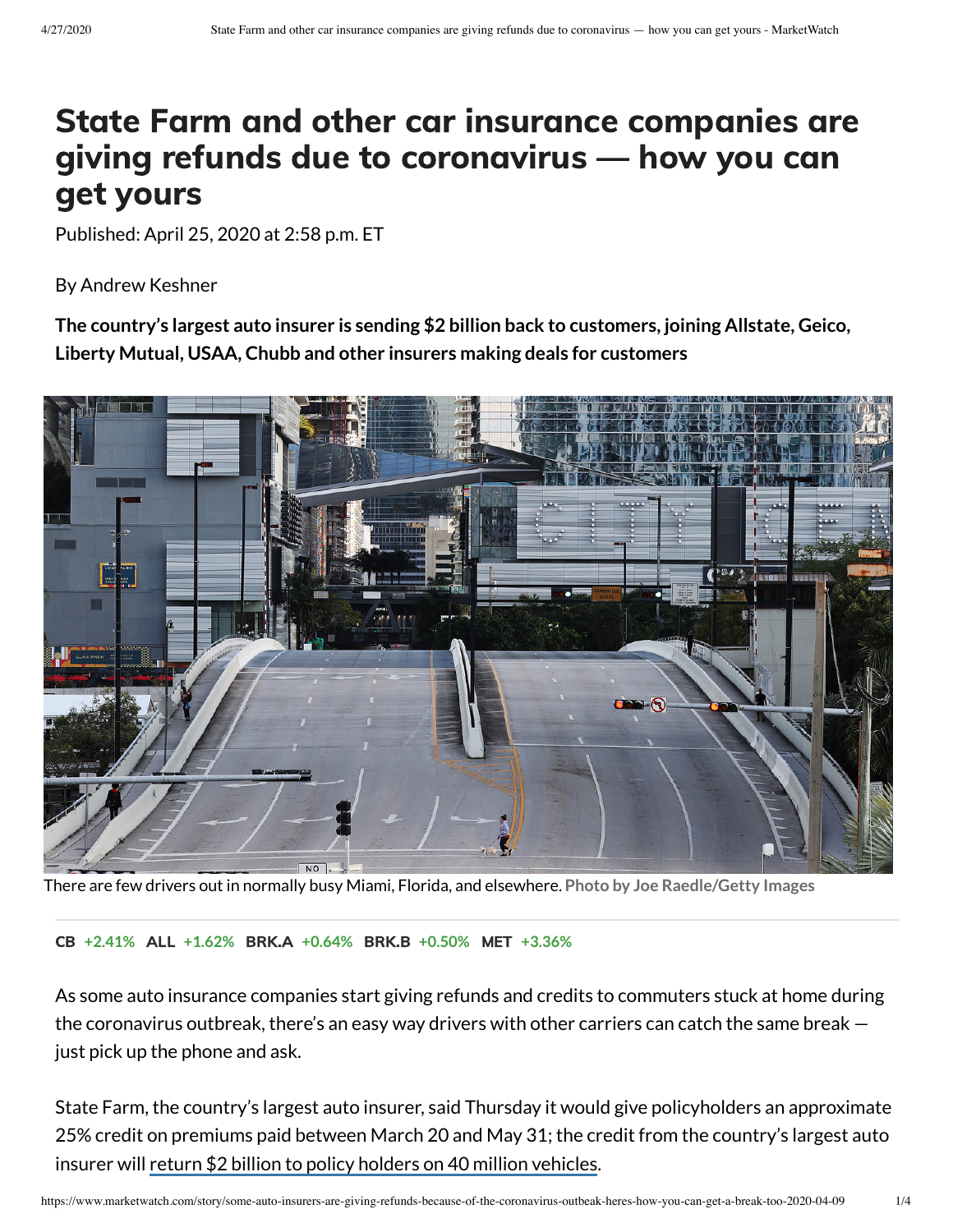Chubb Auto Insurance **CB, [+2.41%](https://www.marketwatch.com/investing/stock/CB?mod=MW_story_quote)** [says](https://www.marketwatch.com/story/chubb-becomes-latest-car-insurer-to-cut-premiums-during-coronavirus-pandemic-2020-04-13?mod=article_inline) it will offer a 35% premium reduction for April and May and will give out additional discounts over the subsequent months. Allstate **ALL, [+1.62%](https://www.marketwatch.com/investing/stock/ALL?mod=MW_story_quote)** and Liberty Mutual are issuing 15% refunds on premiums, the companies announced last week. Berkshire Hathaway Inc.'s **BRK.A, [+0.64%](https://www.marketwatch.com/investing/stock/BRK.A?mod=MW_story_quote) BRK.B, [+0.50%](https://www.marketwatch.com/investing/stock/BRK.B?mod=MW_story_quote)** GEICO said Tuesday it will give a 15% [credit](https://www.marketwatch.com/story/berkshire-hathaways-geico-to-credit-its-vehicle-policyholders-2020-04-07?mod=article_inline) as policies come up for renewal between now and October, and American Family Insurance is issuing a [onetime](https://www.amfam.com/about/coronavirus?mod=article_inline) \$50 refund per covered vehicle.

Farmers Insurance and its subsidiary, 21st Century Insurance, is giving drivers a 25% reduction in April premiums, the [company](https://www.prnewswire.com/news-releases/farmers-and-21st-century-branded-automobile-customers-will-receive-a-25-reduction-in-their-april-premium-301037858.html?mod=article_inline) said. USAA, a bank and insurer geared towards military members and their families, announced a 20% [credit](https://communities.usaa.com/t5/Press-Releases/USAA-to-Return-520-Million-to-Members/ba-p/228150?_ga=2.62224620.1550833156.1586443743-1048293291.1586443743&_gac=1.246023728.1586443743.EAIaIQobChMIjsHOu8vb6AIVTMDICh06BQNUEAAYASAAEgJl0vD_BwE&mod=article_inline) for auto policy holders on two months of premiums. Progressive Insurance also unveiled a 20% credit on the April and May premiums.

*'You've got that leverage. They want to hold onto their customers, they've got to treat them right.'*

— Robert Hunter, director of insurance at the Consumer Federation of America

The flurry of discounts and rebates makes it an opportune time for drivers with policies elsewhere to see what their car insurance company can do for them, according to one consumer advocate.

"You've got that leverage," said Robert Hunter, director of insurance at the Consumer Federation of America. "They want to hold onto their customers, they've got to treat them right."

The pitch doesn't have to be complicated, said Hunter, noting that rates are based on "normal conditions."

Consumers can remind their insurer about the refunds some competitors are giving, he said. They can also emphasize the fact they are driving much less, just like many others. That makes the driver less risky to insure and justifies a lower premium, Hunter said.

Policyholders can tell their company, "your risk is way lower, so my premium I paid is too high," Hunter said. Another strategy could be to at least ask for an adjustment in the amount of mileage that's factored into a premium, he added.

Last month, Hunter sent letters to states' insurance commissioners urging premium discounts in light of the outbreak.

## Fuel for Investing Smarter

Make the smartest investment decisions with access to Barron's in-depth analysis and unrivaled market predictions -- all conveniently accessed on MarketWatch.com. Limited-Time Offer: **\$12 for \$12 Weeks.**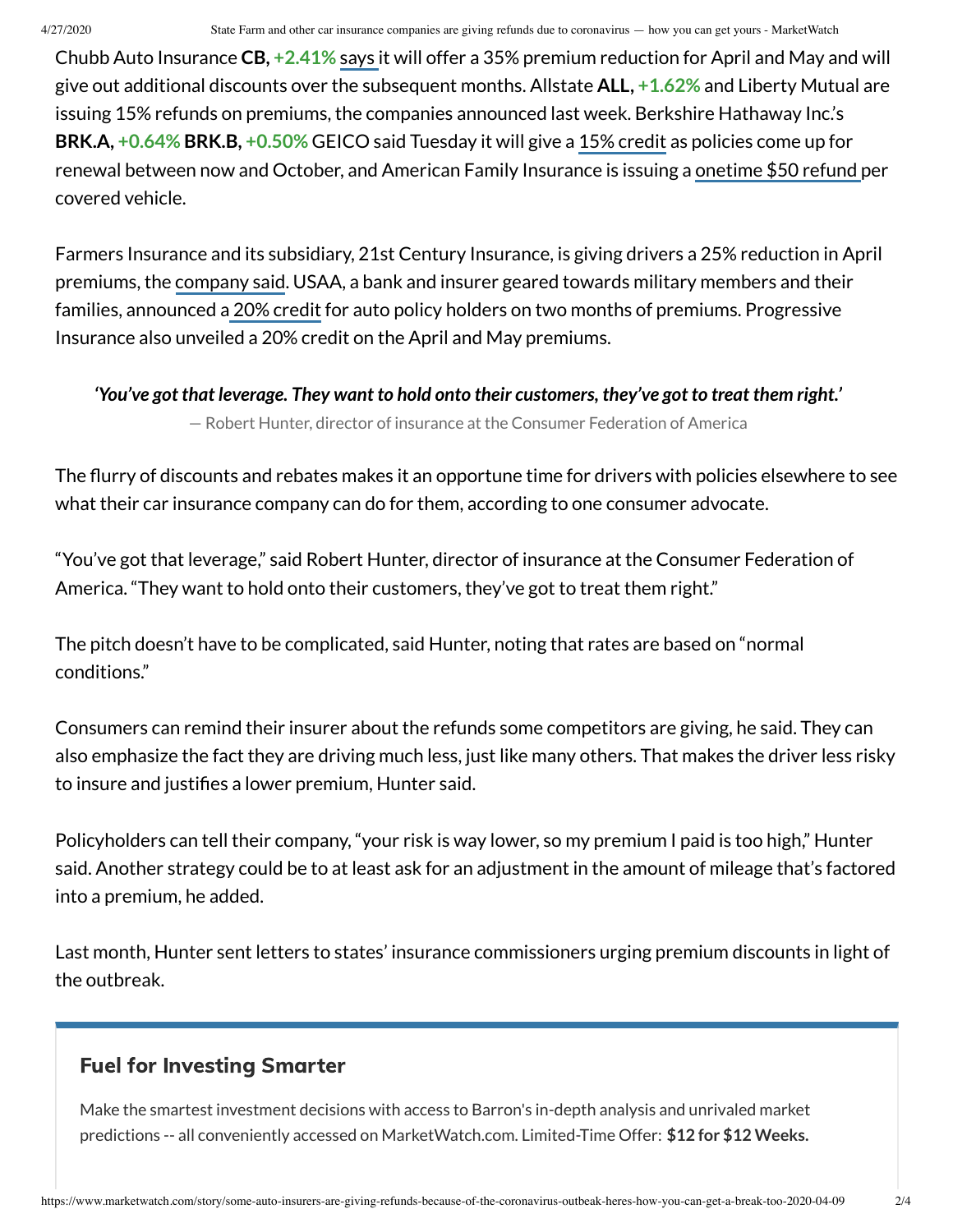[LEARN](https://store.barrons.com/shop/US/US/barmw1219/?inttrackingCode=aaqvsw1x&icid=BAR_ON_NA_ACQ_NA&n2IKsaD9=n2IKsaD9) MORE

It's likely other insurers will also make some sort of deal with car insurance policyholders, said Penny Gusner, senior consumer analyst at [CarInsurance.com,](https://www.carinsurance.com/?mod=article_inline) a website that compares price quotes.

"Now that a few of the bigger companies are offering money-back, during a time when many really could really use it, it may be bad optics to resist," she said in a statement.

## We insure more cars than anyone and we see from our claims activity people are driving less. This dividend *is one of the ways we're working to help our customers during this unprecedented situation.'*

— Michael Tipsord, chairman, president and CEO of State Farm Mutual Automobile Insurance Company

It might be a good time for some to shop around, but drivers shouldn't cancel their coverage altogether without a new policy in place, Gusner said. Many states penalize drivers who have a registered car without insurance and insurance companies can charge for a lapse in premiums, she noted.

Even if insurers aren't currently giving refunds or credits, they may be offering perks like lengthening grace periods or waiving late fees, she said.

A driver will pay an average  $$1,427$  on car insurance during 2020, according to the personal finance website [Nerdwallet](https://www.nerdwallet.com/blog/insurance/car-insurance-basics/how-much-is-car-insurance/?mod=article_inline).

Car traffic has [plummeted as](https://www.marketwatch.com/story/facebook-apple-google-and-twitter-ask-staff-to-work-remotely-due-to-coronavirus-heres-the-bad-news-for-the-rest-of-america-2020-03-08?mod=article_inline) states impose "shelter in place" orders and scores of companies have told employees to work from [home](https://www.marketwatch.com/story/facebook-apple-google-and-twitter-ask-staff-to-work-remotely-due-to-coronavirus-heres-the-bad-news-for-the-rest-of-america-2020-03-08?mod=article_inline). Personal travel has been declining for three straight weeks, according to Inrix, a traffic data analytics company. From late March to early April, personal travel traffic in the U.S. dropped 47% compared to traffic in late February, the data [showed.](https://inrix.com/blog/2020/04/covid19-us-traffic-volume-synopsis-3/?mod=article_inline)

State Farm's announcement noted that sharp drop. "We insure more cars than anyone and we see from our claims activity people are driving less. This dividend is one of the ways we're working to help our customers during this unprecedented situation," said Michael Tipsord, chairman, president and CEO of State Farm Mutual Automobile Insurance Company.

Other insurance companies including MetLife **MET, [+3.36%](https://www.marketwatch.com/investing/stock/MET?mod=MW_story_quote)** and The General did not immediately respond to requests for comment.